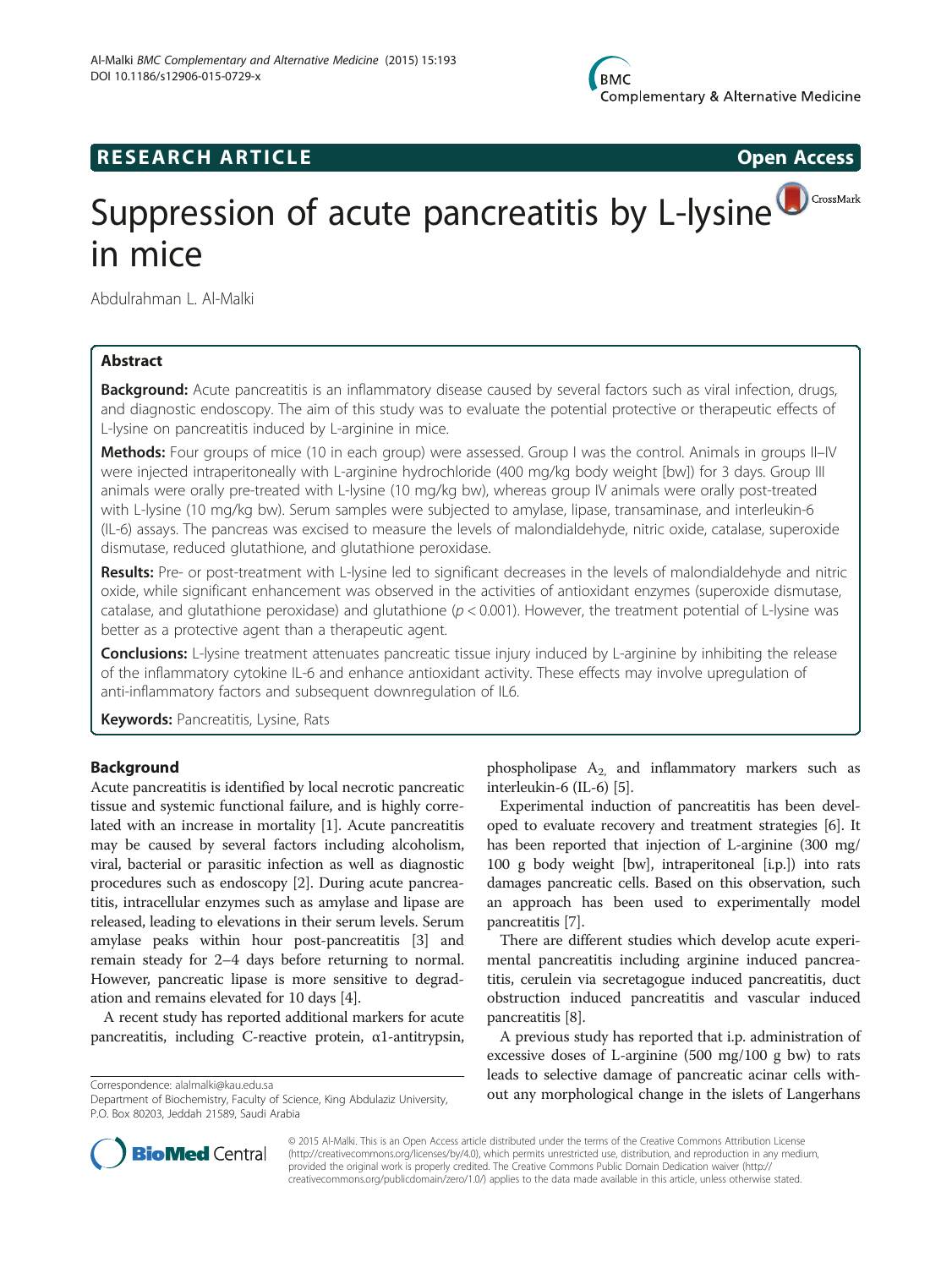or other organs [\[9](#page-5-0)]. Subsequently, Tani et al [[9\]](#page-5-0) reported an L-arginine-induced rat model of necrotizing acute pancreatitis. Doses of L-arginine higher than 500 mg/ 100 g bw caused very high mortality. A single L-arginine dose of 500 mg/100 g bw injected *i.p.* resulted in 70–80 % pancreatic acinar cell necrosis within 3 days. Since these observations, the rat model of L-arginine-induced acute pancreatitis has been applied in various studies with variations in the dose and frequency of administration. The advantages of uses arginine in induction of pancreatitiss due to its high reproducibility, ability to achieve selective dosedependent pancreatic acinar cell necrosis, suitable for investigating the early and late phases of acute pancreatitis and useful for investigating the insulo-acinar axis [\[10, 11](#page-5-0)].

Most commonly L -arginine in doses of 200–600 mg/kg are used to induce experimental acute pancreatitis in rats. Thus, the basic amino acid-induced models seem to morphologically resemble human necrotizing pancreatitis in which nerves, major ducts and islets are not markedly affected [[12](#page-5-0)]. One important drawback of the basic amino acid-induced models is that extra cute pancreatitits ancreatic complications due to acute pancreatitis are mild in these models. In mice, the effective and toxic/lethal doses of basic amino acids are very close to each other and toxicity, which is frequently lethal, is most likely to be due to metabolic effects of the basic amino acids themselves rather than to the associated acute pancreatitis. Rats and mice become lethargic soon after the i.p. injection of amino acids and it takes several hours for the animals to recover from this phase. The mortality associated with the L-arginine model in mice has been reported [\[12\]](#page-5-0).

The catabolic state induced by the response to injury in acute pancreatitis lead to increased breakdown of endogenous protein and 40 % of free amino acids significantly decreased. For this reason the rational of this study improve nitrogen balance by supplementation of essential amino acid. L-lysine is an essential amino acid with important roles in connective tissues and carnitine synthesis, energy production, growth in children, and maintenance of immune functions [[13](#page-5-0), [14](#page-5-0)]. This study was designed to evaluate the potential protective or therapeutic effects of L-lysine on L-arginine-induced acute pancreatitis in mice.

#### **Methods**

#### Animals

Forty male mice weighing 40–60 g were used in this study. They were housed under standard conditions and allowed access to water and a standard diet *ad libitum*. The animal protocol was approved by the King AbdulAziz University Animal Ethics committee. The animals were divided into four groups with 10 animals in each group. Group I animals served as controls. Animals in groups II–IV were *i.p.* injected with L-arginine hydrochloride  $(400 \text{ mg}/100 \text{ g})$ bw, dissolved in saline, pH 7) for 3 days to induce

pancreatitis as described by Tani etal [\[9](#page-5-0)]. Group III animals were orally pre-treated with L-lysine (10 mg/kg bw) (Sigma-Aldrich, StLouis, MO), whereas group IV animals were post-treated orally with L-lysine (10 mg/kg bw). After 15 days, the animals were anesthetized with 10 % thiopental. Blood was collected without anticoagulation, and serum was separated by centrifugation at 4000x g for 15 min. The pancreas was excised immediately and homogenized in ice-cold 0.1 M Tris-HCl. The pancreatic homogenate was used to measure oxidative stress markers.

#### Amylase, lipase, alanine transaminase (ALT), and aspartate transaminase (AST) assays

Serum amylase, lipase ALT, and AST were assayed using commercially available kits from Bio Vision Research Products (Avenue, USA) according to the manufacturer's instructions.

#### IL-6 assay

Serum IL-6levelswere assayed using an ELISA kit from R&D (Berlin, Germany) according to the manufacturer's instructions. Protein concentrations of liver homogenate swere assayed using a BCA mega kit (Pierce, Rockford, USA).

#### Malondialdehyde (MDA)assay

MDA was assayed using a method described elsewhere [[15\]](#page-5-0). The concentration of MDA was calculated and expressed as n mol.mg<sup>-1</sup> protein.

#### Measurement of nitric oxide (NO) concentrations

NO formation was determined by an indirect method by quantifying the tissue level of nitrite using a calorimetric method based on the Griess reaction [[16\]](#page-5-0) using a kit from Bio-Rad (UK).

#### Super oxide dismutase (SOD) activity assay

The activity of SOD was assayed as described elsewhere [[17](#page-5-0)] using a kit from Bio-Rad. SOD activity was expressed as U/mg protein.

#### Determination of glutathione peroxidase activity

The method of Paglia and Valentine [\[18\]](#page-5-0) was used to measure the activity of glutathione peroxidase in liver homogenates using a kit from Bio-Rad. Glutathione peroxidase activity was expressed as U/mg protein.

#### Reduced glutathione (GSH) assay

GSH was assayed by the colorimetric end point method as described elsewhere [[19](#page-5-0)] using a kit from Bio-Rad.

#### Determination of catalase activity

The method of Kakkar [[20](#page-5-0)] was used to determine the activity of catalase in pancreatic homogenates using a kit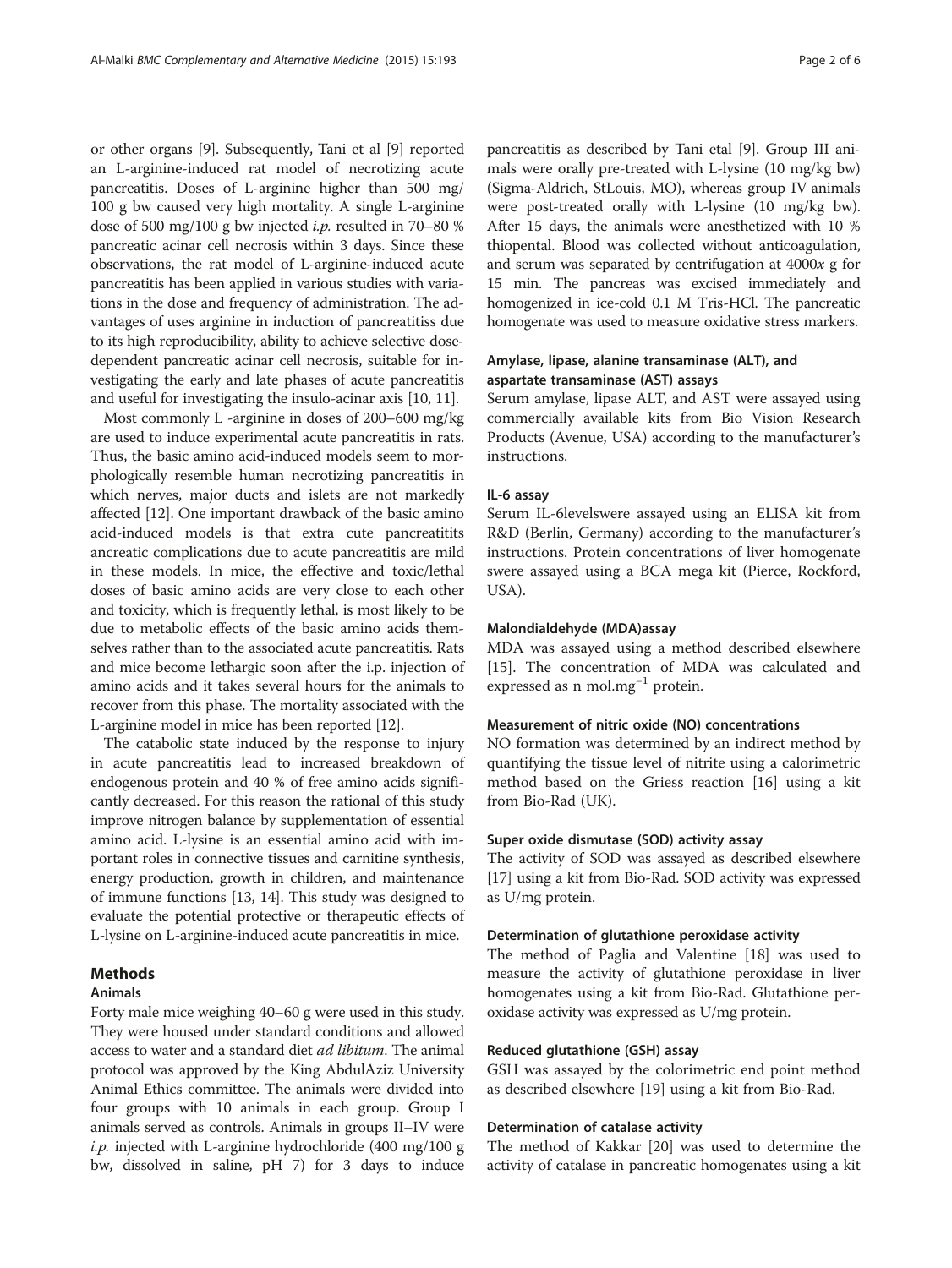from Bio-Rad. Catalase activity was expressed as U/mg protein.

#### Histopathological examination

Pancreas tissue was collected from animals, washed carefully by cold normal saline 3 times, then fixed in formalin solution 10 %, processed, and embedded in a paraffin film. Sections of 5-μm thick were prepared. The sections were stained with H&E and examine by light bifocal microscope.

#### Statistical analysis

Statistical analysis was performed using one-way analysis of variance (ANOVA) followed spearman correlation test. Data are presented as the arithmetic mean ± standard deviation (SD). The differences among means were analyzed by one-way analysis of variance. A value of  $P < 0.05$  was considered as statistically significant.

#### Results

Animals injected with arginine (400 mg/kg bw) showed a significant elevation in serum amylase, lipase, and transaminases (ALT and AST) activities compared with the control group  $(P < 0.001$ ; Table 1). However, L-lysine treatment led to a significant reversal in the elevation of these enzyme activities  $(P < 0.05)$ , but not returned to normal levels. The results indicated that pre-treatment with L-lysine was more effective than post-treatment. Serum IL-6 levels were significantly increased in arginineinjected mice  $(P < 0.001)$  compared with the control group, whereas L-lysine treatment modulated this elevation  $(P < 0.01)$ . However, L-lysine pre-treatment was more effective than post-treatment. A positive correlation was found between transaminases and IL-6 ( $r = 0.67$ ).

Measurements of oxidative stress markers in pancreas samples (Table [2](#page-3-0)) showed elevations in the levels of MDA and NO  $(P< 0.05)$ , indicating that the mice underwent increases in free radical production and oxidative damage. Pre -or post-treatment. With L-lysine significantly decreased the levels of MDA and NO while significantly increasing total antioxidant activity  $(P <$ 0.05) (Table [2](#page-3-0)).

In mice injected with arginine, we found that the activities of antioxidant enzymes (SOD and catalase) and GSH levels were decreased significantly  $(p < 0.001)$ , and a significant increase in the activity of glutathione peroxidase  $(p < 0.001)$ . Pre-or post-treatment with L-lysine reversed these changes to near normal levels. A negative correlation between the level of MDA and SOD and catalase  $(r = 0.54$  and 0.76) respectively.

#### Histological examination

Compared with the control group (score:  $1.0 \pm 0.1$ , Fig. [1](#page-3-0)), the pancreas in the arginine-injected group  $(6.2 \pm 1,$  Fig. [2](#page-4-0))

Table 1 Activities of amylase, lipase, alanine transaminase (ALT), aspartate transaminase (AST), and interleukin-6 (IL-6) levels in serum samples

| Group:                  | I            | $\parallel$              | $\begin{array}{c} \hline \end{array}$ | IV                               |
|-------------------------|--------------|--------------------------|---------------------------------------|----------------------------------|
| Parameter               | (Normal)     | (Arginine,<br>400 mg/kg) | (Arginine +<br>Lysine) treated        | (Arginine +<br>Lysine) protected |
| Amylase<br>(U/1)        |              |                          |                                       |                                  |
| Mean $\pm$<br><b>SD</b> | $400 \pm 45$ | $1600 \pm 99$            | $1191 \pm 84$                         | $650 \pm 75$                     |
| $P$ value               |              | < 0.001                  | < 0.001                               | < 0.001                          |
| p*                      |              |                          | < 0.001                               | < 0.001                          |
| Lipase (U/<br>I)        |              |                          |                                       |                                  |
| Mean $\pm$<br><b>SD</b> | $127 \pm 19$ | $397 \pm 76$             | $211 \pm 57$                          | $180 \pm 79$                     |
| $P$ value               |              | < 0.001                  | < 0.001                               | < 0.001                          |
| p*                      |              |                          | < 0.01                                | < 0.01                           |
| AST(U/l)                |              |                          |                                       |                                  |
| Mean $\pm$<br><b>SD</b> | $25 \pm 2.3$ | $64 \pm 2.0$             | $46 \pm 2.5$                          | $33 \pm 9$                       |
| P value                 |              | < 0.001                  | < 0.001                               | < 0.001                          |
| p*                      |              |                          | < 0.05                                | < 0.05                           |
| ALT(U/l)                |              |                          |                                       |                                  |
| Mean $\pm$<br><b>SD</b> | $24 \pm 3.1$ | $50.7 \pm 4.2$           | $42 \pm 2.2$                          | $36 \pm 2.6$                     |
| $P$ value               |              | < 0.001                  | < 0.001                               | < 0.001                          |
| p*                      |              |                          | < 0.05                                | < 0.001                          |
| IL-6 (ng/l)             |              |                          |                                       |                                  |
| Mean $\pm$<br>SD        | $22 \pm 2.1$ | $90.7 \pm 7.7$           | $63 \pm 5.1$                          | $39 \pm 5$                       |
| $P$ value               |              | < 0.05                   | < 0.05                                | < 0.001                          |
| P*                      |              |                          | < 0.05                                | < 0.01                           |

 $P < 0.05$  compared with the control

\* Treated versus untreated

showed hemorrhaging and the presence of neutrophils and macrophages. The acini were expanded and necrotic. Mice post-treated (Fig. [3\)](#page-4-0) or pre-treated (Fig. [4](#page-4-0)) with Llysine showed decreases in the necrosis rate and inflammatory cell infiltration  $(P < 0.01)$  (scores:  $4.0 \pm 0.8$  and  $2.9 \pm 0.4$ , respectively).

#### **Discussion**

Nutritional depletion of essential nutrient s have implicated in the etiology of many organ dysfunction. In the experimental rodents, L-arginine induced partial inhibition of L-arginase enzyme, which converts L-arginine to L-ornithine and urea [\[21](#page-5-0)]. High dose of L-ornithine has also been implicated to cause acute pancreatitis [[22](#page-5-0)]. Larginine is precursor of nitric oxide and nitrate which are known to induce oxidative stress. It was reported that L-arginine could induce pancreatitis through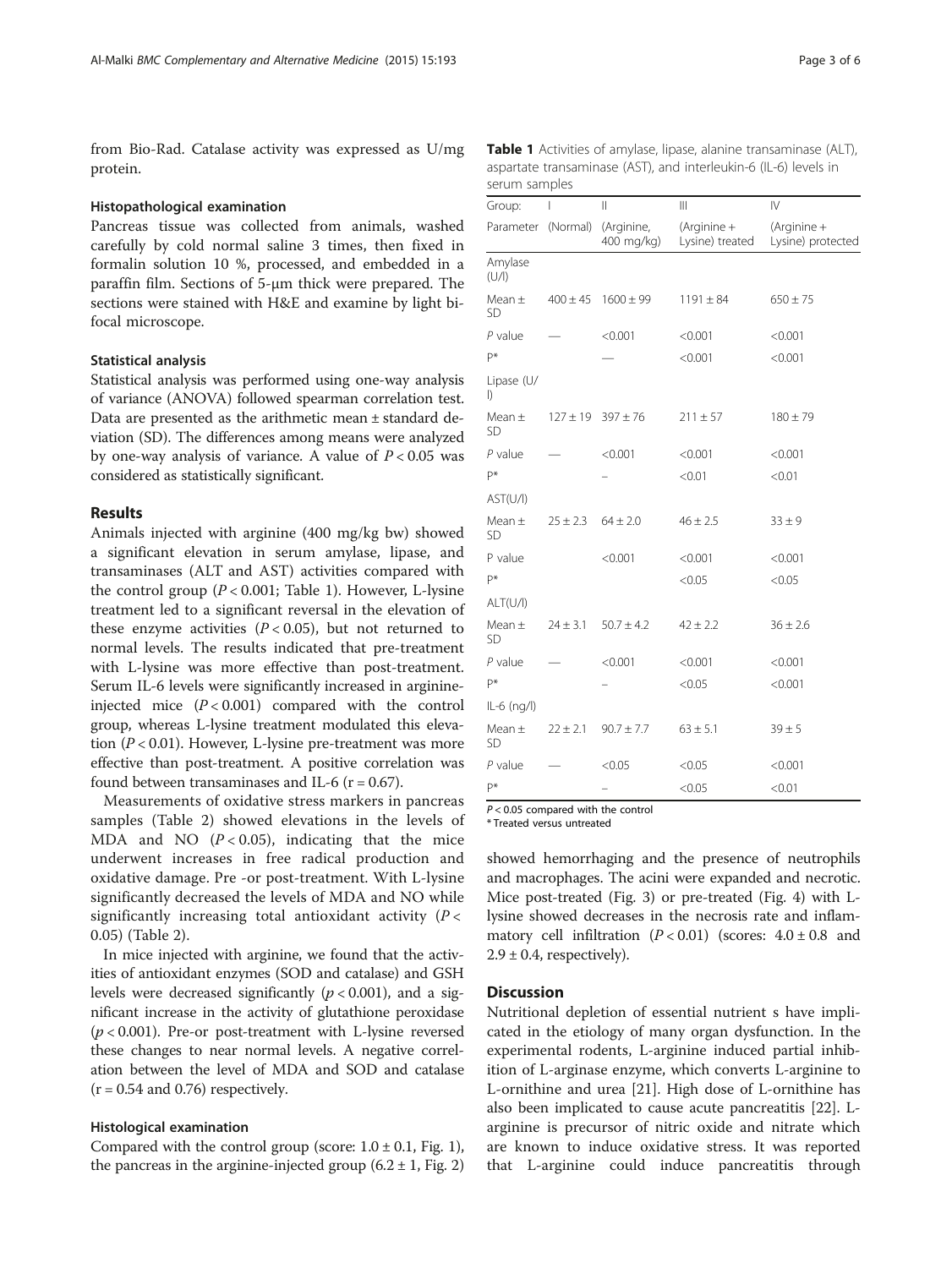| Group:                            | I             | II                       | $\mathbb{H}$                      | IV                                  |
|-----------------------------------|---------------|--------------------------|-----------------------------------|-------------------------------------|
| Parameter                         | (Normal)      | (Arginine,<br>400 mg/kg) | (Arginine +<br>Lysine)<br>Treated | (Arginine +<br>Lysine)<br>Protected |
| MDA (mmol/<br>mg protein)         |               |                          |                                   |                                     |
| $Mean \pm SD$                     | $48 \pm 4.5$  | $107 \pm 13$             | $81 \pm 10$                       | $59 \pm 5.1$                        |
| $P$ value                         |               | < 0.001                  | < 0.01                            | < 0.001                             |
| p*                                |               |                          | < 0.001                           | < 0.001                             |
| NO (ug/mg<br>protein)             |               |                          |                                   |                                     |
| Mean $\pm$ SD                     | $5.9 \pm 0.9$ | $19 \pm 2.3$             | $11.0 \pm 2$                      | $9 + 0.6$                           |
| $P$ value                         |               | < 0.001                  | < 0.001                           | < 0.001                             |
| p*                                |               |                          | < 0.001                           | < 0.001                             |
| SOD (U/ mg<br>protein)            |               |                          |                                   |                                     |
| Mean $\pm$ SD                     | 1225 $\pm$    | $798 \pm 96$             | $869 \pm 102$                     | $998 \pm 152$                       |
| $P$ value                         | 203           | < 0.001                  | < 0.001                           | < 0.001                             |
| p*                                |               |                          | < 0.001                           | < 0.001                             |
| GPx (U/ mg<br>protein)            |               |                          |                                   |                                     |
| $Mean \pm SD$                     | $733 \pm 56$  | $1450 \pm 101$           | $1100 \pm 92$                     | $980 \pm 122$                       |
| P value                           |               | < 0.05                   | < 0.05                            | < 0.001                             |
| p*                                |               |                          | < 0.05                            | < 0.001                             |
| Reduced<br>glutathione<br>(ug/ mg |               |                          |                                   |                                     |
| protein)                          | $222 \pm 21$  | $97 + 11$                | $133 \pm 32$                      | $175 \pm 35$                        |
| $Mean \pm SD$                     |               | < 0.05                   | < 0.05                            | < 0.01                              |
| $P$ value                         |               |                          | < 0.05                            | < 0.01                              |
| p*                                |               |                          |                                   |                                     |
| Catalase (U/<br>mg protein)       |               |                          |                                   |                                     |
| $Mean \pm SD$                     | 96±<br>10.3   | $65 \pm 7$               | $63 \pm 2.2$                      | $73 \pm 2.5$                        |
| $P$ value                         |               | < 0.05                   | < 0.01                            | < 0.01                              |
| $P^*$                             |               |                          | < 0.01                            | < 0.01                              |

<span id="page-3-0"></span>Table 2 Oxidative stress markers, malondialdehyde (MDA) and nitric oxide (NO), and antioxidant enzyme activities in pancreatic tissues

SOD, super oxide dismutase; GPx, glutathione peroxidase; P < 0.05 compared with the control

\* Treated versus untreated

activation of neurotransmitters synthesis. It was found that, i.p. administration of L-arginine resulted in metabolic acidosis and reduction of pH of urine samples reaching the most acidic values (pH = 5.5–6.0). The production of oxygen free radicals occurs early in acute pancreatitis, overwhelming the antioxidant defense system. The acinar cells significantly contribute to the generation of large amounts of oxygen free radicals at the early stages of acute pancreatitis.



Our results demonstrated that i.p. injection of 400 mg/kg bw arginine induced acute pancreatitis and neutrophil infiltration in the pancreas as indicated by elevations in serum amylase, lipase, and transaminase activities, in addition the IL-6 level compared with the control. Pre- or post-treatment with L-lysine reversed these changes  $(P<0.01)$ . Lysine is antagonistic to arginine and competes with arginine for absorption, re-absorption, and transport across the cell membrane. In vitro, lysine inhibits the growth-promoting action of arginine as a potential benefit in managing arginine pancreatitis [[23\]](#page-5-0).

L-lysine protected the pancreas from injury by inhibiting the release of the inflammatory cytokine IL-6. The mechanism by which L-lysine exerts an anti-inflammatory effect may be inhibition IL-6 expression, a key regulator of inflammatory mediator expression, as an early event in experimentally induced pancreatitis, which correlates with the inflammatory response. In addition, L-lysine inhibited lipid peroxidation by decreasing MDA production through the release of IL-6. This observation is in agreement with our results. MDA is a marker of lipid peroxidation, and NO levels were significantly elevated while antioxidants were significantly decreased in arginine-injected mice compared with the control group. While the activities of antioxidant enzymes, including SOD, catalase, glutathione peroxidase, were significantly increased in response to Llysine, indicating that L-lysine is an indirect antioxidant. These results were supported by the histological examination revealing an improvement in the arrangement of cells, normal nuclei, and decreases in macrophage and neutrophil infiltration.

Recent study reported that cytokines as IL-6 released from the inflamed pancreas can induce the synthesis of the inducible nitric oxide synthase, resulting in elevation of free NO, which serve as a key cellular mediator of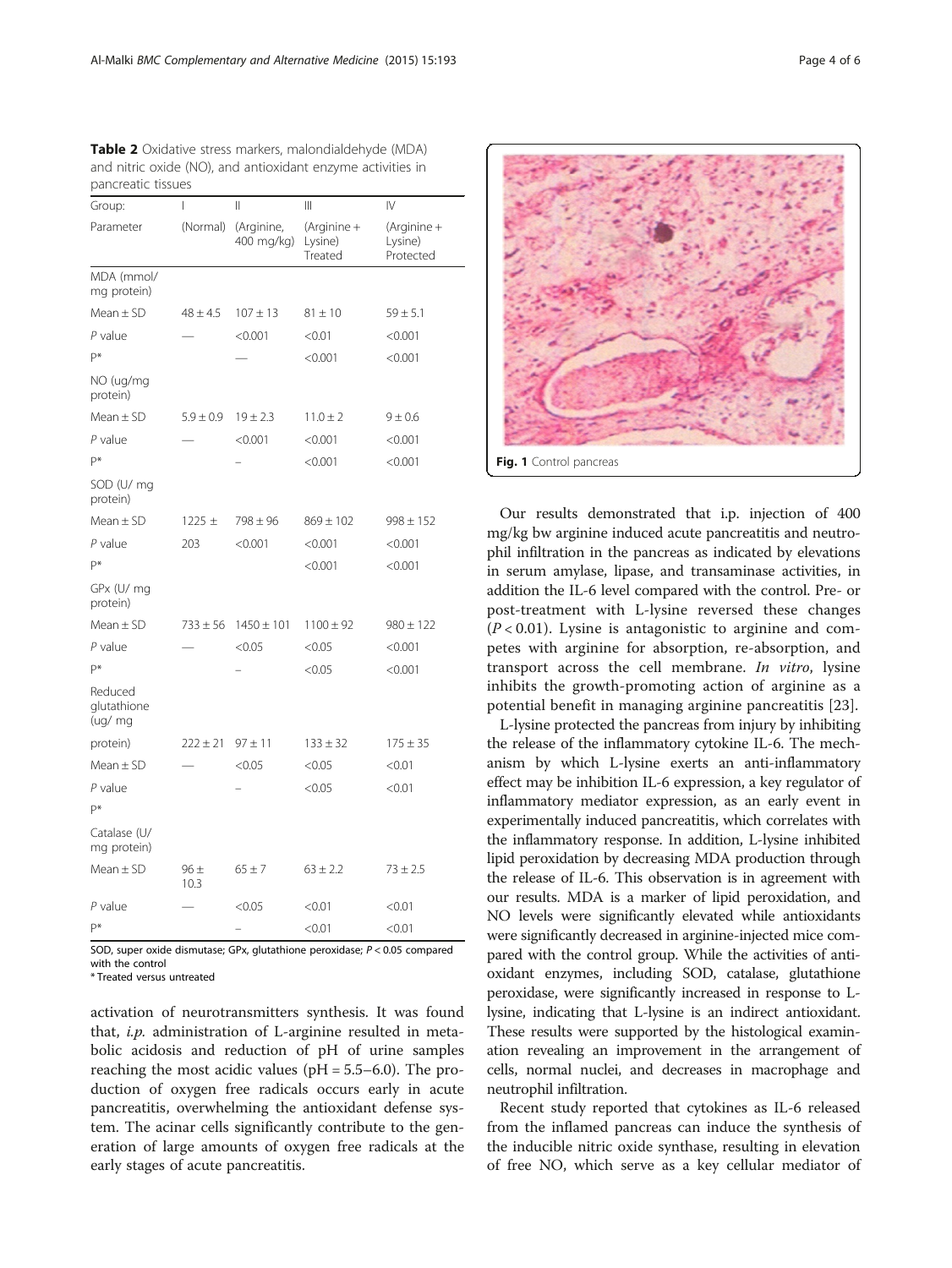inflammation [[22\]](#page-5-0). This finding is in accordance with our results showing a reversal of pancreatitis by L-lysine administration.

Fig. 2 Pancreatitis

In this study, the level of NO was significantly higher in the arginine-treated group compared with that in the control group  $(P < 0.001)$ . NO is a highly reactive free radical that is produced from L-arginine by a family of NO syntheses. Moreover, the released NO react with superoxide causes the formation of peroxynitrite, which is a potent oxidant agent that play an important role in the cellular damage. These findings are reflected by the decrease of SOD activity in arginine-treated group and reversal by L-lysine treatment. The binding of peroxynitrite with proteins led to nitration of tyrosine to form nitrotyrosine, which is a specific a marker for peroxynitrite induced oxidative tissue damage. It is thus evident that the increase of NO concentration is related to the lesion of pancreas and other organs. In addition, the activity of SOD as an antioxidant was significantly

# Al-Malki BMC Complementary and Alternative Medicine (2015) 15:193 **Page 1 and 2018** Page 5 of 6



Since cytokines are found to induce oxidative stress by the generation of oxygen free radicals, iNOS expression, NO and superoxide production. Cytokine resulted in a large increase in iNOS protein levels. This increment was inhibited by administration of L-Lysine. As a consequence the amounts of NO was significant decreased. L-Lysine availability was inversely proportional to superoxide production perhaps as a result in suppression of pancreatitis.

The positive actions of L-lysine on antioxidant status is likely to reflect, in large part, enhancement of GSH and/peroxidase systems as the main line of antioxidant defense. GSH,may regenerate it from GSSG via a GSSG reductase catalyzed reaction. The net action of L-Lysine is to remove free radicals and protect against oxidative damage of these radicals.

Lysine treatment significantly decreased the histopathological scores and protected against elevation of serum amylase, ALT, AST activities, and IL-6 level. Pancreatic injury and hydrolytic enzyme release activate pro-inflammatory cells, resulting in the production of inflammatory mediators as cytokines, which cause a systemic multiple organ injury [[24, 25\]](#page-5-0).

### Conclusion

It was concluded that, lysine attenuates pancreatic tissue injury induced by L-arginine by inhibiting the release of the inflammatory cytokine as IL-6 and enhance antioxidant capacity. These effects may involve upregulation of anti-inflammatory mediators and antioxidants capacity and subsequent downregulation of IL-6.

#### Competing interests

**Fig. 3** Pancreatitis post-treated with lysine **Example 10 Competing interests Fig. 3** Pancreatitis post-treated with lysine **Fig. 3** The author declared that he has no competing interests.

<span id="page-4-0"></span>